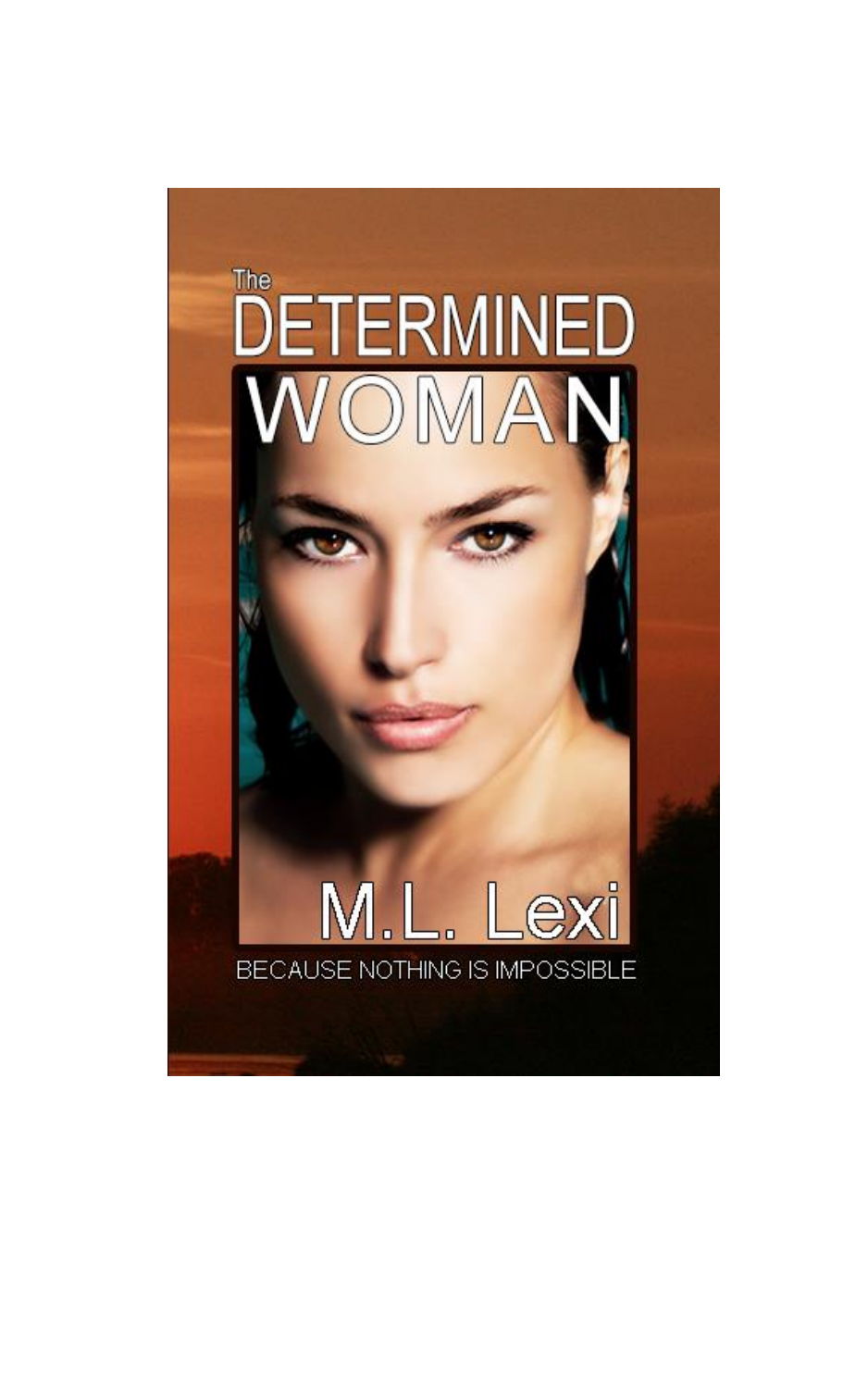# The Determined Woman

M.L. Lexi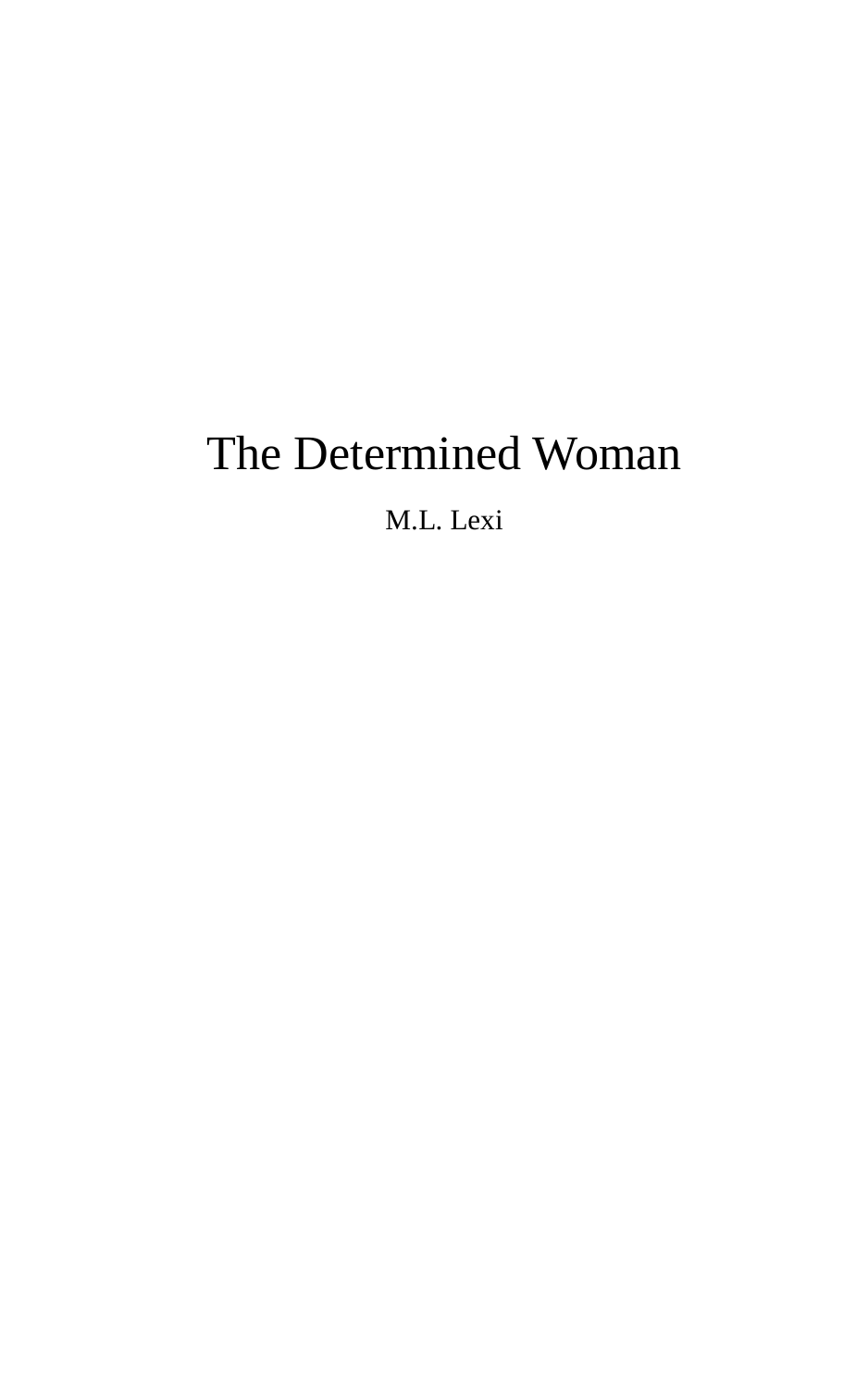<span id="page-2-0"></span>"The Determined Woman" eBook Edition Published by M.L. Lexi

All rights reserved. No part of this book may be reproduced or transmitted in any form, or by any means, electronic or mechanical, including photocopying, recording, or by any information storage and retrieval system, without permission in writing from the copyright owner.

This is a work of fiction. Names, characters, places and incidents are either the product of the author's imagination or are used fictitiously, and any resemblance to any actual persons, living or dead, events, or locales is entirely coincidental.

This ebook is licensed for your personal enjoyment only. This ebook may not be re-sold. If you would like to share this book with another person, please do. Thank you for respecting the hard work of this author.

Cover design by M.L. Lexi. eISBN: 978-1-7752956-3-1 The Determined Woman Copyright © 2021 by M.L. Lexi All rights reserved. Visit our website a[t www.mllexi.com](https://www.mllexi.com/books-by-m.l.lexi.html) Visit our blog at [mllexi.blog](https://mllexi.blog/)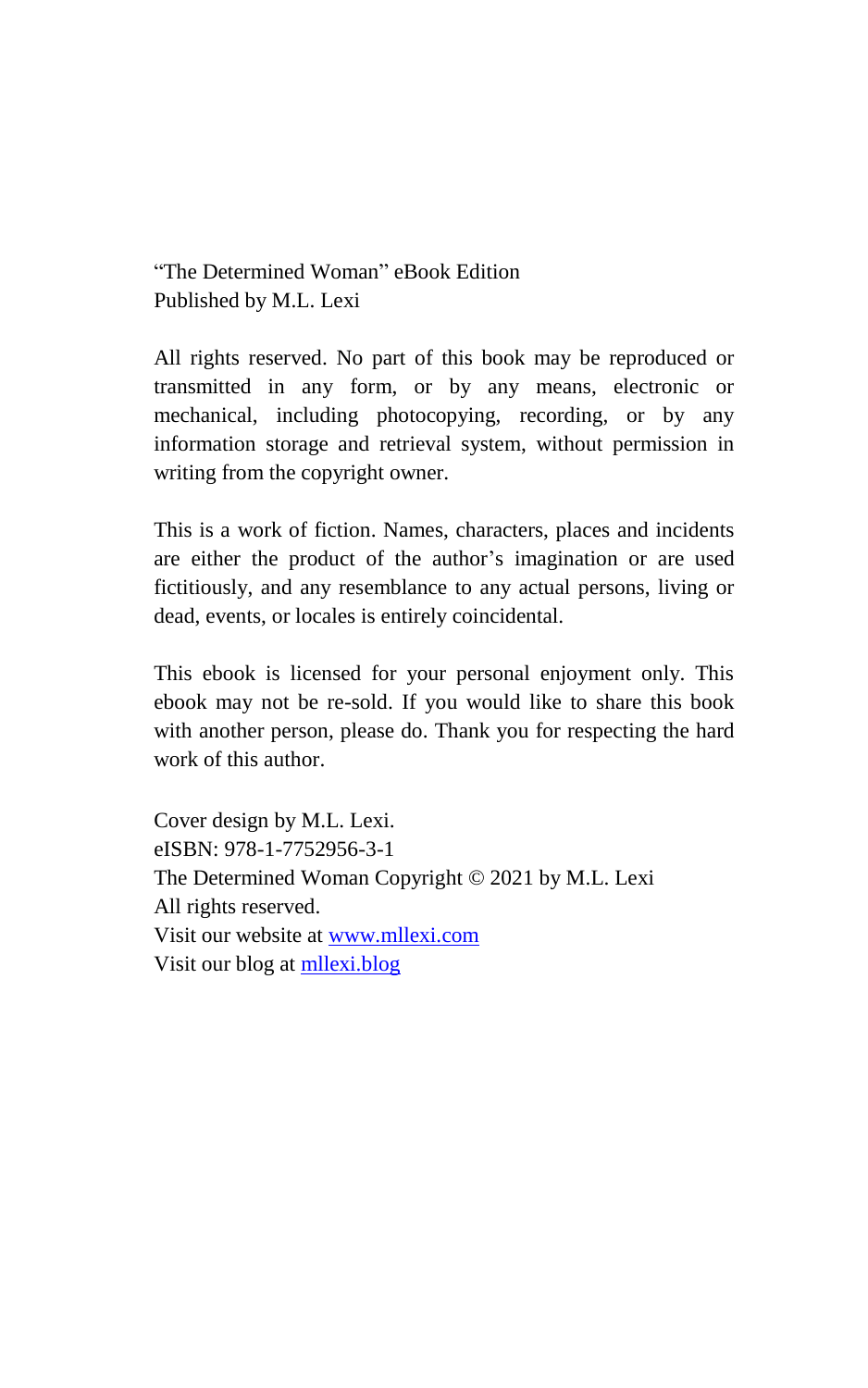<span id="page-3-0"></span>To my readers, for your support in helping to make my writing dream a reality. Thank you! Thank you! Thank you!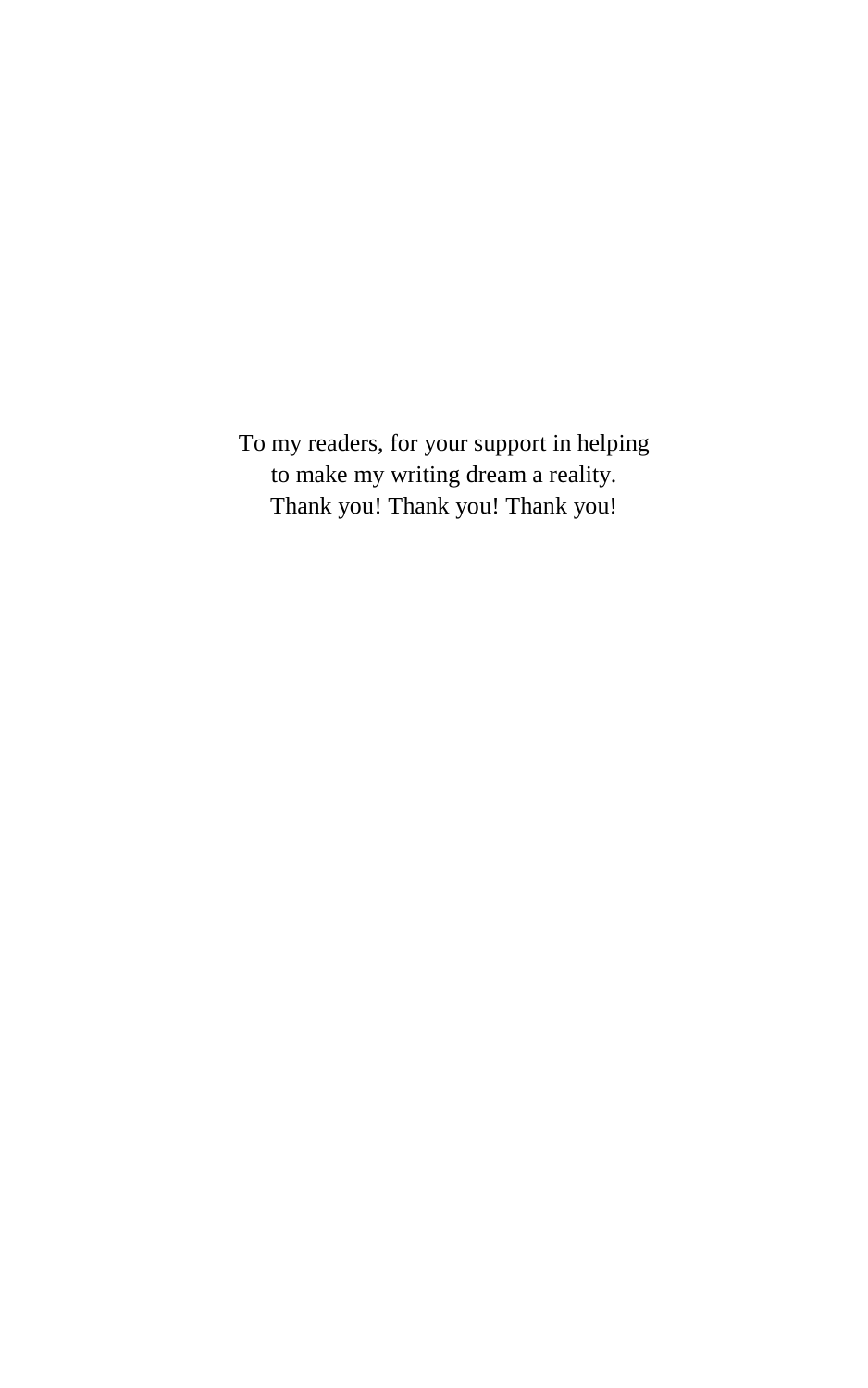Nothing is impossible to a determined woman.

—Louise May Alcott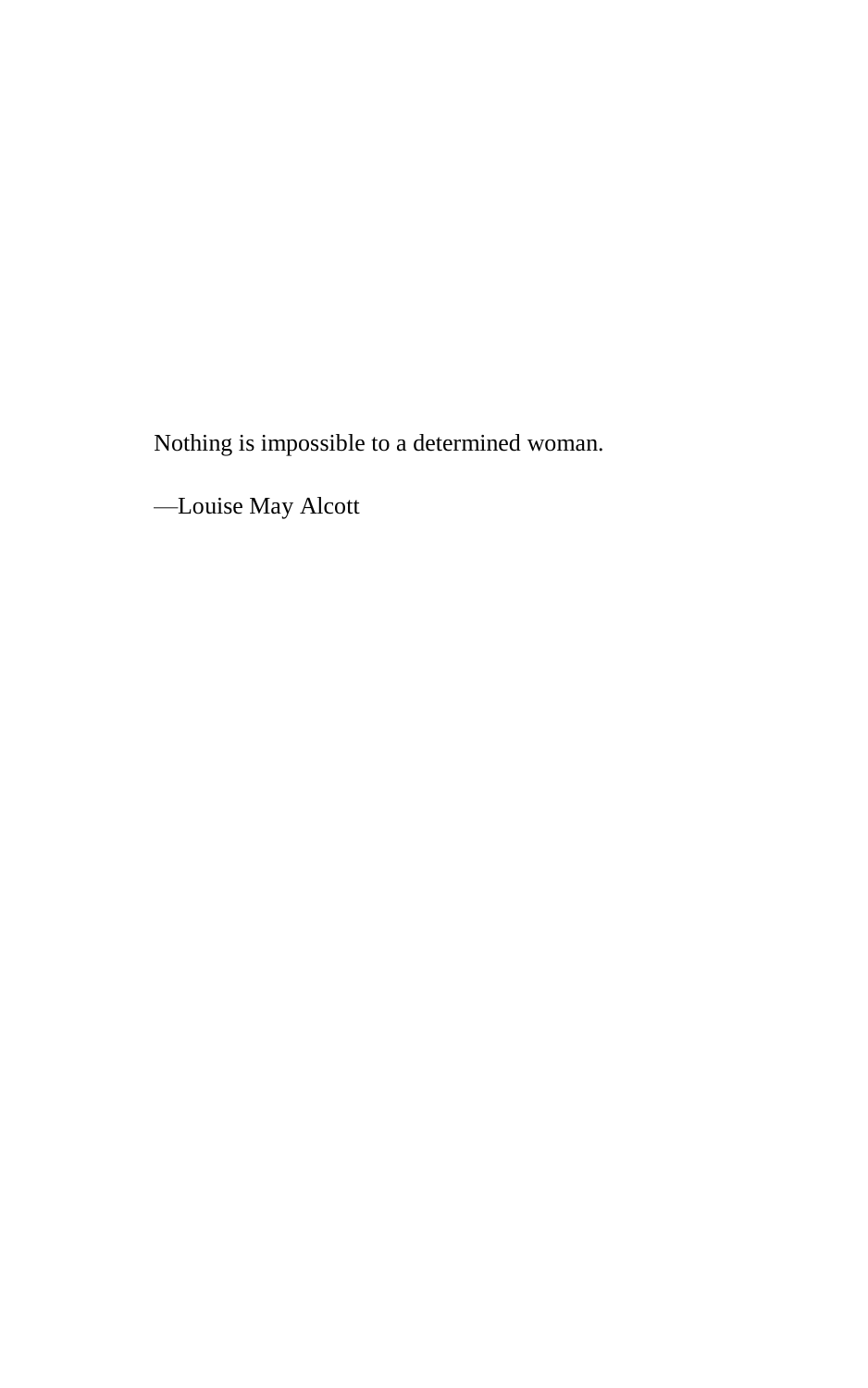## Table of Contents

[Titles by M.L. Lexi](#page-22-0) [Copyright](#page-2-0) [Dedication](#page-3-0)

[One](#page-11-0) [Two](#page-15-0)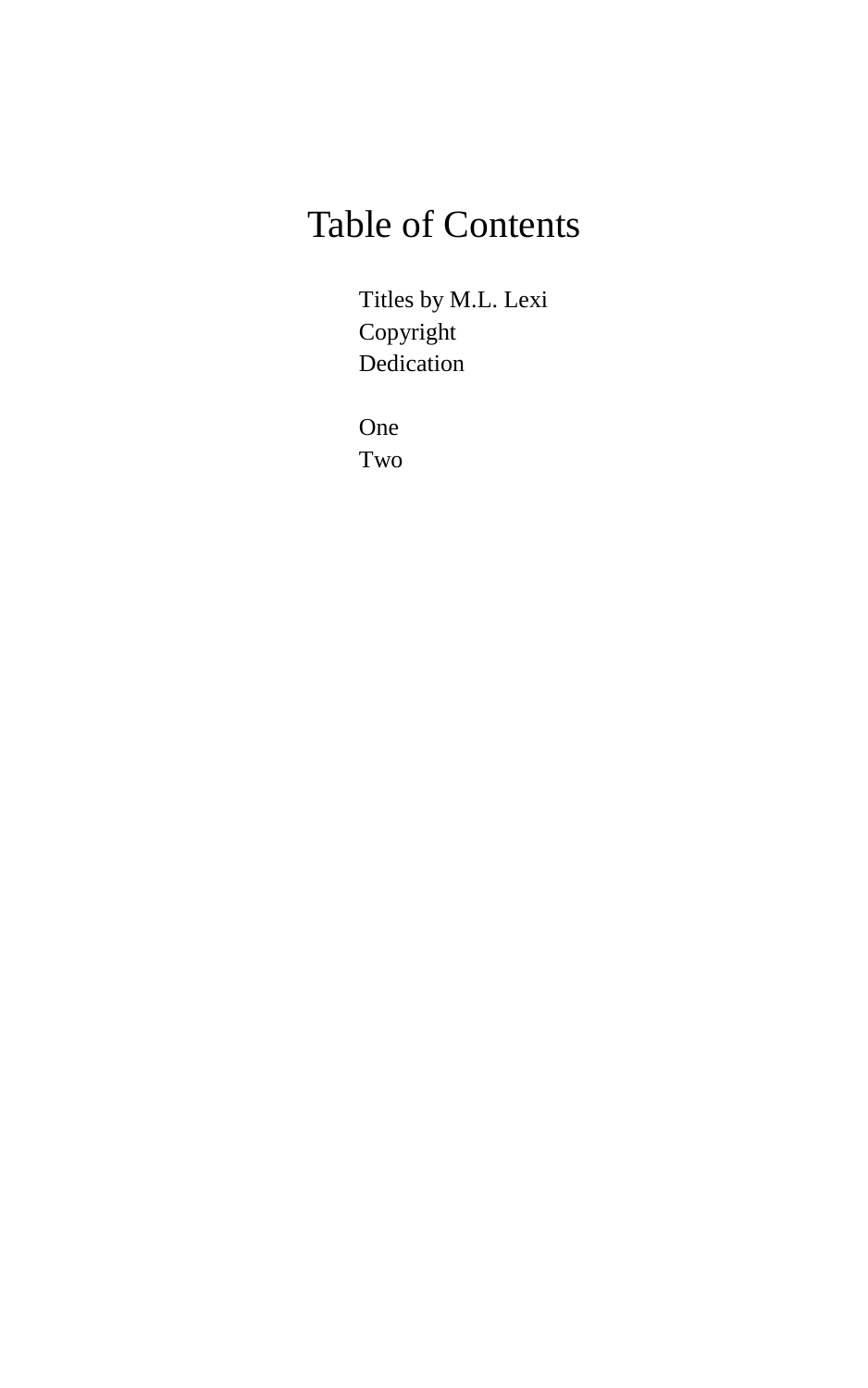### Prologue

#### Spring 2007

THAT ONE ACT set everything in motion, and the consequences were still reverberating all these years later. Now, things Isabella thought would remain inside her forever had to be told.

On a long breath, she dropped her weary body into the plush leather of the Kensington recliner. The golden liquid in her glass sloshed dangerously close to the rim. Resting her head against the chair, she squeezed her eyes shut and struggled for calm.

Isabella wasn't under the delusion this moment would never come. She only hoped it wouldn't, but the repercussions of a single vile act could go on and on for years and touch many lives. As hard as Isabella tried to keep the painful experience from reaching her family, the time had come when it would.

Isabella's expression shifted as her daughter's angrily lobbed questions came to her—again.

*How could you do this to me, to daddy?*

*How could you lie all these years, and with such ease, Mother? What else have you been lying about?*

*Do you know how betrayed and broken I feel knowing the person I love and trust most in this world has lied to me my entire life?*

*My whole life has been a lie.*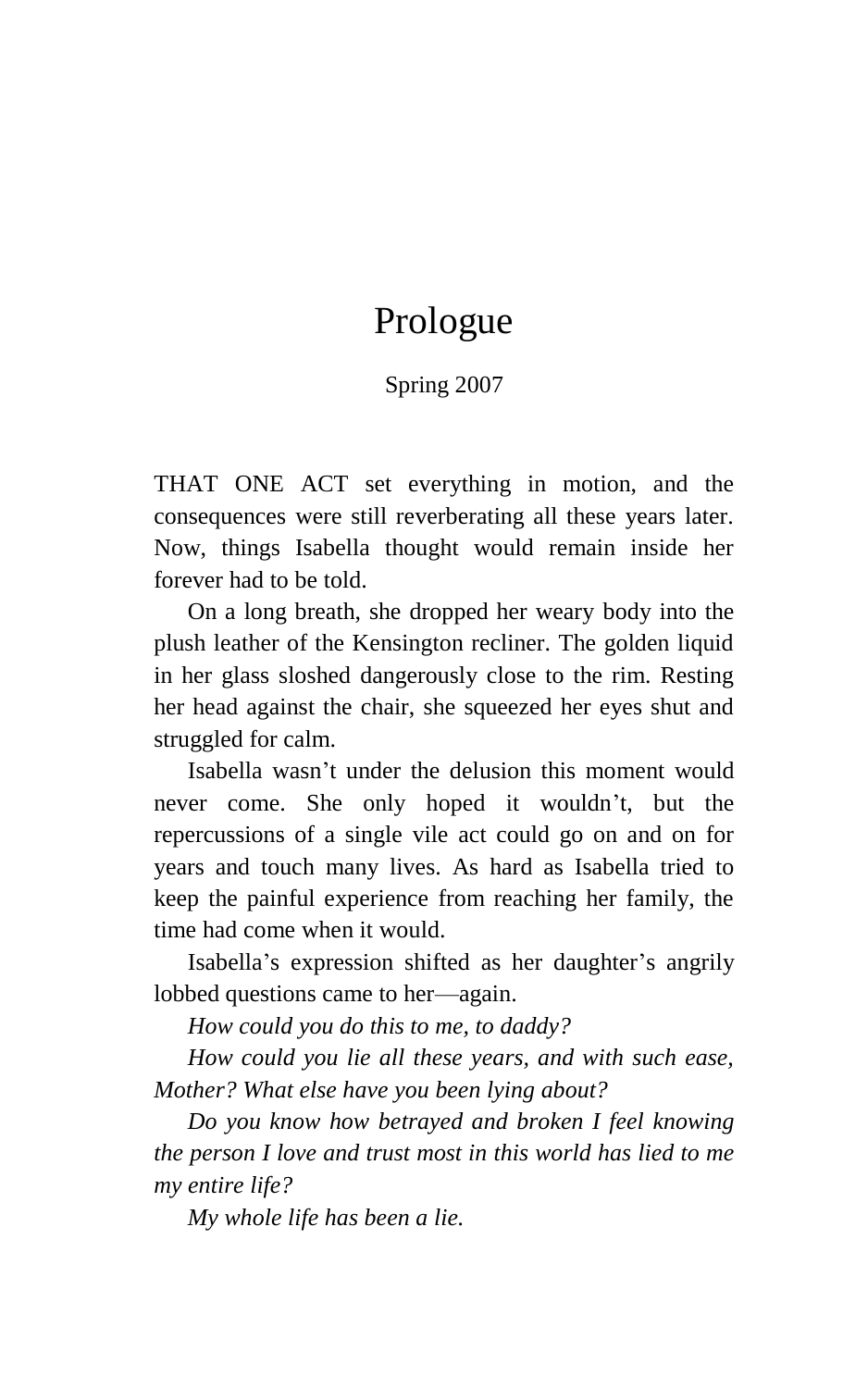The anger hot and pulsing in Bianca's voice as she came at Isabella with the questions, accusations, and hate, her response was to run away—far away from her daughter. Escaping, shrouding herself from everything and everyone was what she needed, and in the darkness of night, Isabella made the two-hour drive to her northern retreat.

No matter how long Isabella had mentally prepared for when the moment came, when it did, it felt like a detonating hand grenade to her system. The shameful, ugly secret she'd kept buried in the deep recesses of her mind for the twenty-three years of her daughter's life, her entire married life now had to be told.

Isabella was bone-tired, but as much as she needed to lay her head down, her racing mind wouldn't allow sleep to come. She did the next best thing. Isabella fueled herself with the remaining brandy in her glass.

Swooping to the bar, she slopped brandy into her glass then crossed to the window. The first light from a rising sun peeked from between the treetops. Isabella cast eyes to the natural, unspoiled surroundings of Lake Rosseau. Spring was beginning to show her face in the small Canadian town, and fields and forests framing the lake were steeped in the budding green heralding the season. Canada geese migrating from their winter sojourn filled a vivid blue sky.

In the deafening silence, her father's words rushed at her.

*Secrets are like walls, Isabella. They will protect you and those around you from the pain they can inflict and the harm they can spawn, but only temporarily because no matter how shocking or terrible those secrets are, eventually, they always come out.*

Hers now had.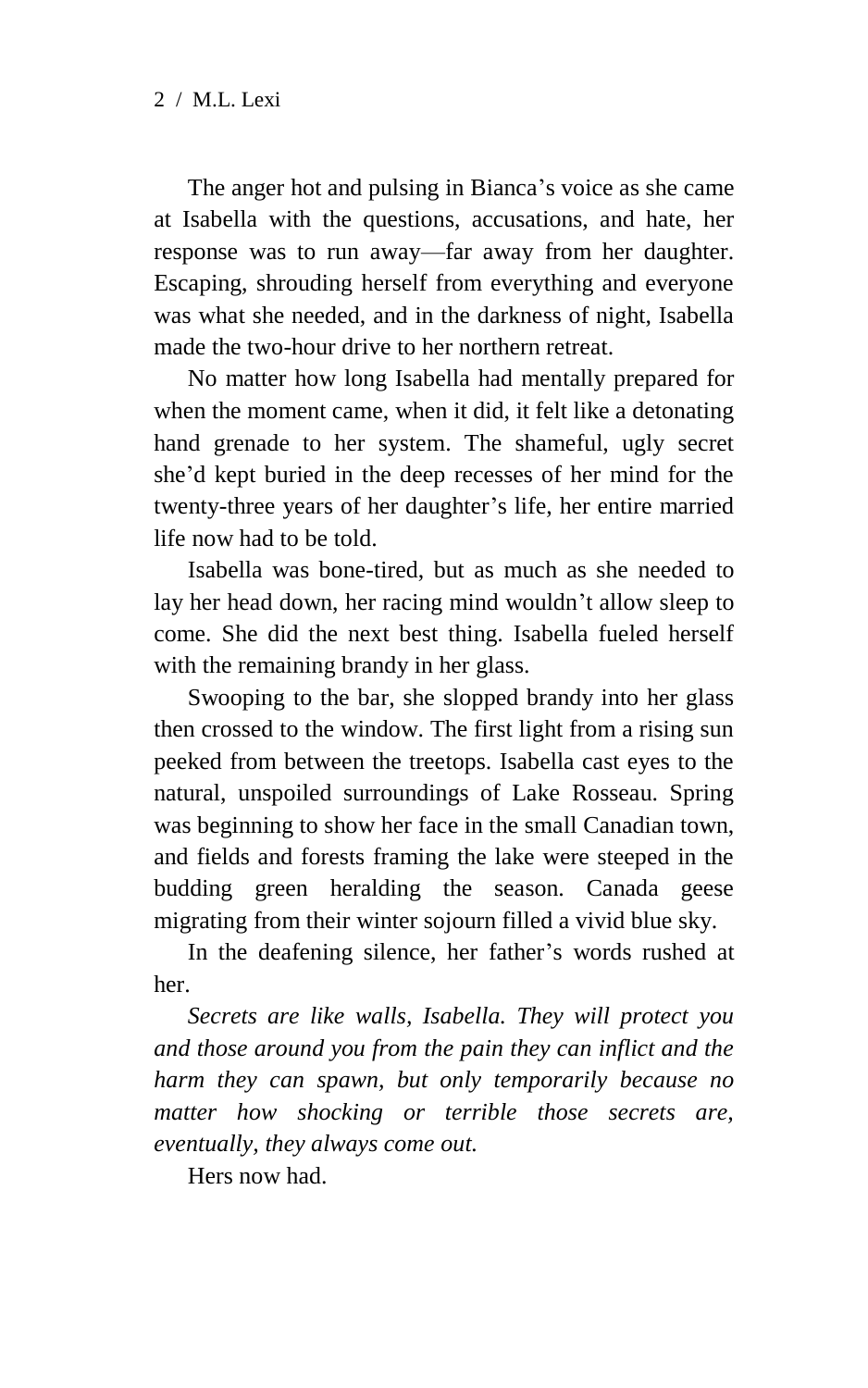The warmth of the living room suddenly felt stifling, and Isabella stepped out onto the terrace. The air against her face, cool and moist, carried the pungent peaty smell of damp earth and dew from the previous week's rains. The sounds of dawn were all around. Within the shelter of trees that sprang up majestically toward the sky, a soft wind rustled through their leaves. Birds joined in the chorus of birdsong, and creatures stirred.

The soothing and utopian panorama she escaped to when she needed recharging from her busy life today did nothing to calm her restless mind. Today, her heart ached too much. It ached for her daughter and her unsuspecting family. Resurrecting the long-hidden event from her past was going to cause deep hurt.

She prayed her daughter, husband, and son would understand and forgive her. At the thought, they may not, a frightful chill cut deep, and Isabella wrapped her hands around her shivering body.

"How could I have been so careless?" she thought, eyeing the envelope—the cause of all her problems—sitting on the coffee table. Twice she'd attempted to read its contents but hadn't found the courage to do so.

She should have locked the goddamn thing in her office safe when her assistant handed it to her, but there were so many distractions. The ringing telephone, the tantrum from her Vice-President of Sales complaining about late shipments, and her secretary's urging words to get to the boardroom for the meeting she was running late for had her dismissing the envelope. Although Isabella thrived on such chaos, the contents of the envelope, which was about to change her family's life, had her mind distracted, and she rushed off to her meeting, leaving it on her desk for Bianca to find.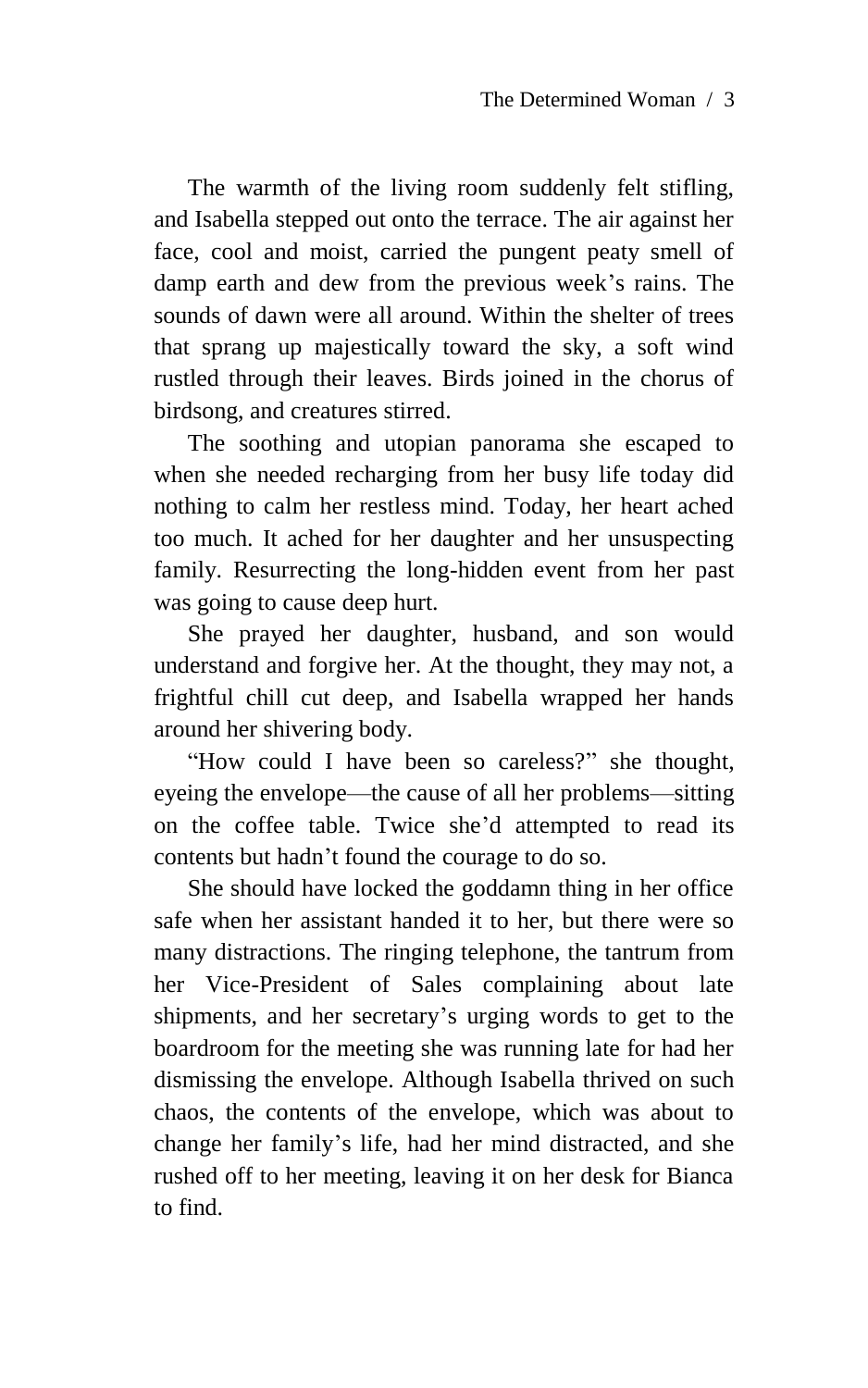Isabella couldn't fault her daughter for the screaming match she'd incited or the accusatory and hurtful words Bianca hurled when she so much as handed her the DNA report she'd requested without her knowledge.

Guilt compressed in a tight ball in the pit of Isabella's stomach.

The should-haves whirled in Isabella's head. She should have done this or that, but it was too little too late, and her impulse was to run to avoid Bianca's demands for answers, for the truth.

Not that she blamed her daughter. If she were in Bianca's shoes, she too would have demanded an explanation, answers. She, also, would have flung the hateful words Bianca hurled like daggers aimed to wound because she and her daughter were alike. The thought, however, didn't lessen the fact Bianca's hurtful words cut Isabella deeply.

*You're my mother, the person I trust unconditionally, and now you're nothing but a lying, deceiving— I will never trust you again, Mom, and I couldn't hate you more right now if I wanted to. I hate you. I hate you. I hate you.*

Isabella hadn't known a hurt like that of a child telling their mother she hated her.

Her daughter's words echoing in her ears with the intensity they were meant to, Isabella imagined the depth of Bianca's pain, the feeling of betrayal when she read the report.

No one escaped the past, Isabella thought. A shiver cut through her like a serrated knife, and she wrapped her arms around her body for warmth. Closing her eyes, she opened herself to the memories and the lie at the heart of it all.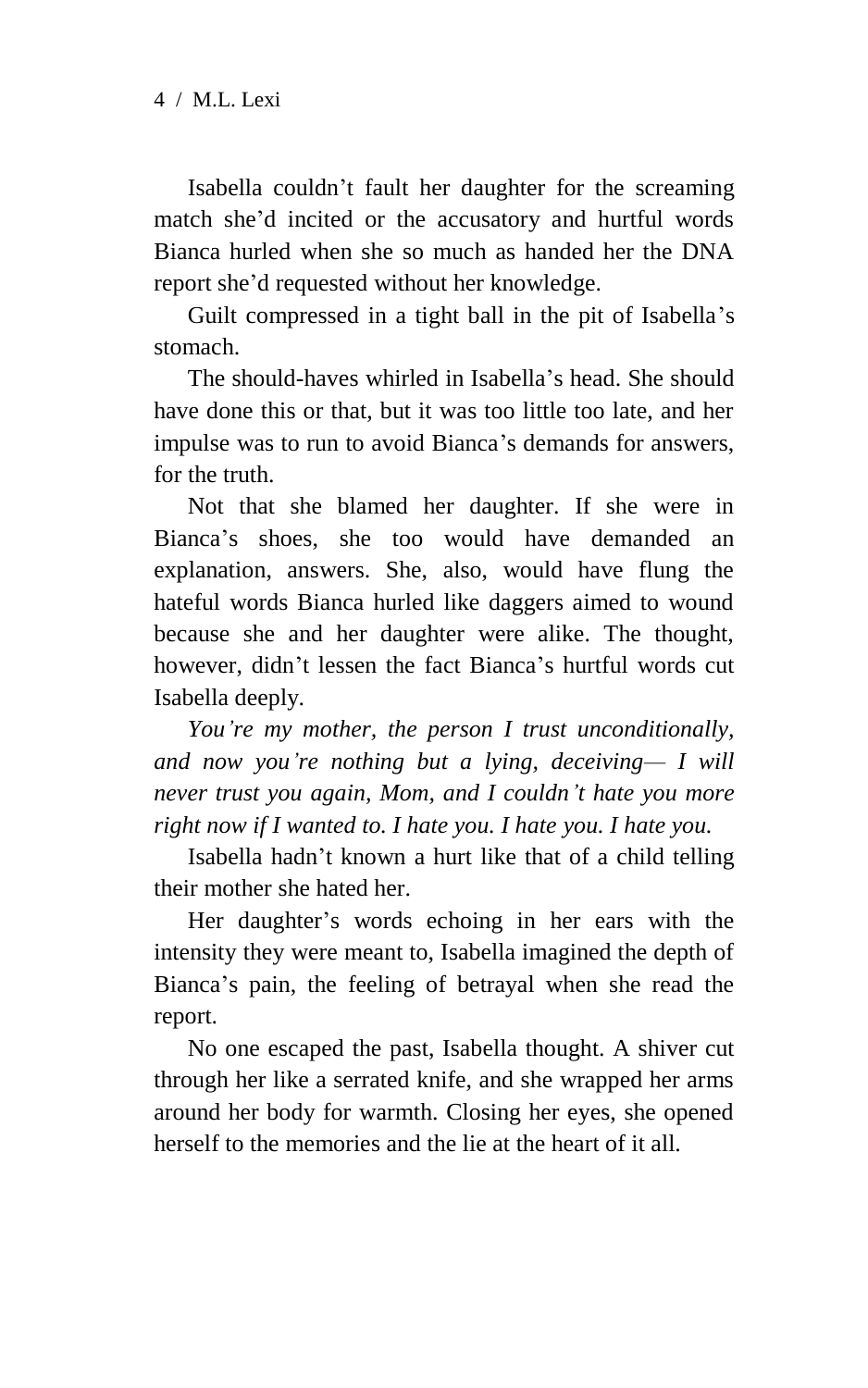## Part I

Resolve

When you come to the end of your rope tie a knot and hang on.

—Franklin D. Roosevelt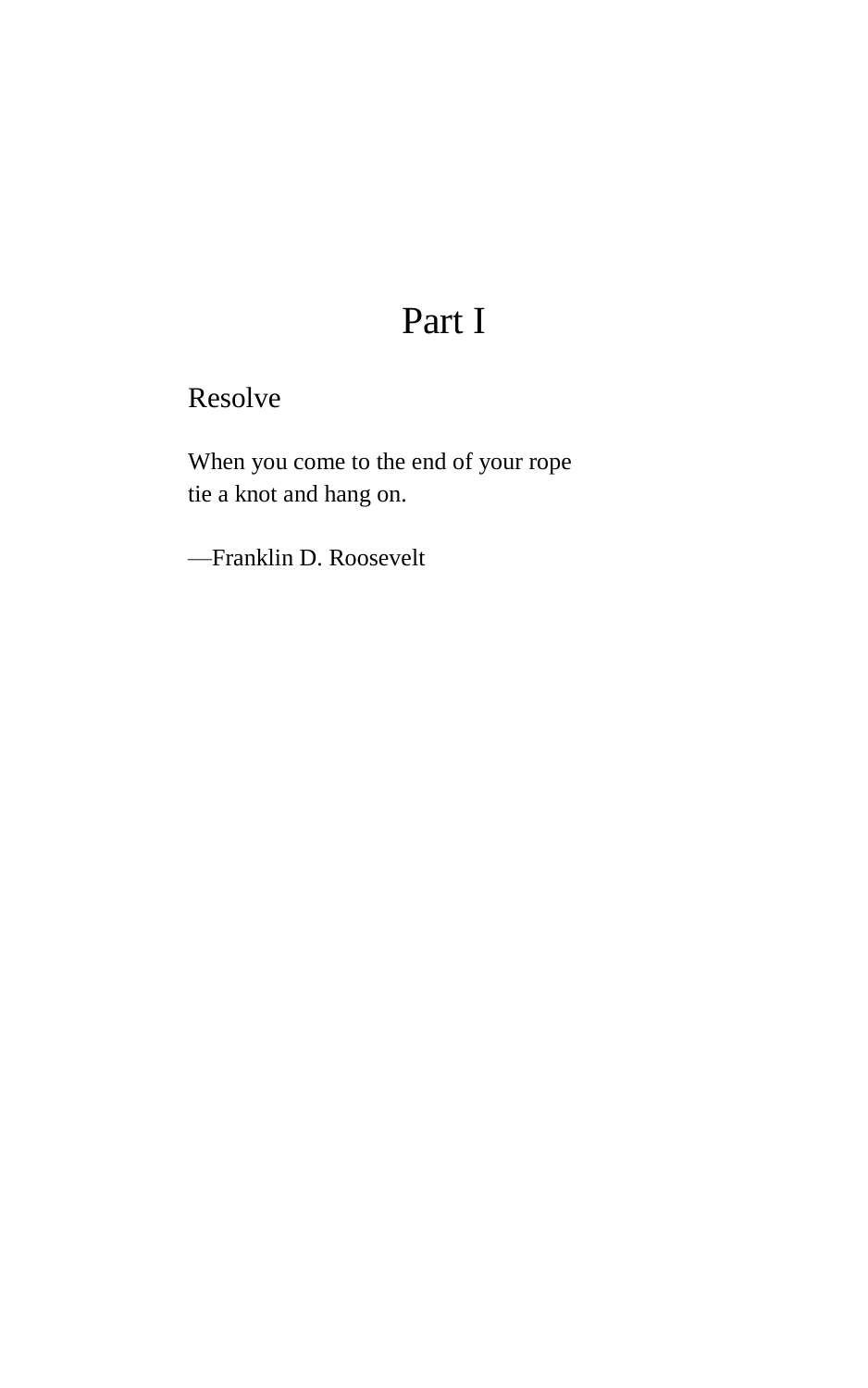### One

#### January 1982

<span id="page-11-0"></span>THE STOMACH CANCER detected during the routine check-up seven months ago had metastasized. It was a word Isabella didn't fully understand its implications but sensed it wasn't an outcome her father deserved.

Six weeks from the diagnosis, with his wife, Maria, and daughter, Isabella, by his side, Angelo Farfalla drew his last breath. He was forty-one. As painful as it was to watch her father die, seeing him at peace and pain-free was soberly gratifying.

On a February winter day, under a dark sky with a cold, howling wind seeping deep into your bones, Angelo was laid to rest. Isabella and Maria flanked by Angelo's brother Gianni, his wife Nina, and their daughter Michaela filled the front row as Father Lenny recited prayers. Looking solemn and respectful, friends and neighbours gathered around the family.

Angelo Farfalla was a loving husband, father, good brother, and caring friend. He and Isabella made so many plans. They were going to visit the major fashion houses in Italy, Paris, and New York. They planned to attend every major fashion show, and when the time came, they'd work together to turn the modest tailor shop that bore Angelo's name into a renowned fashion house.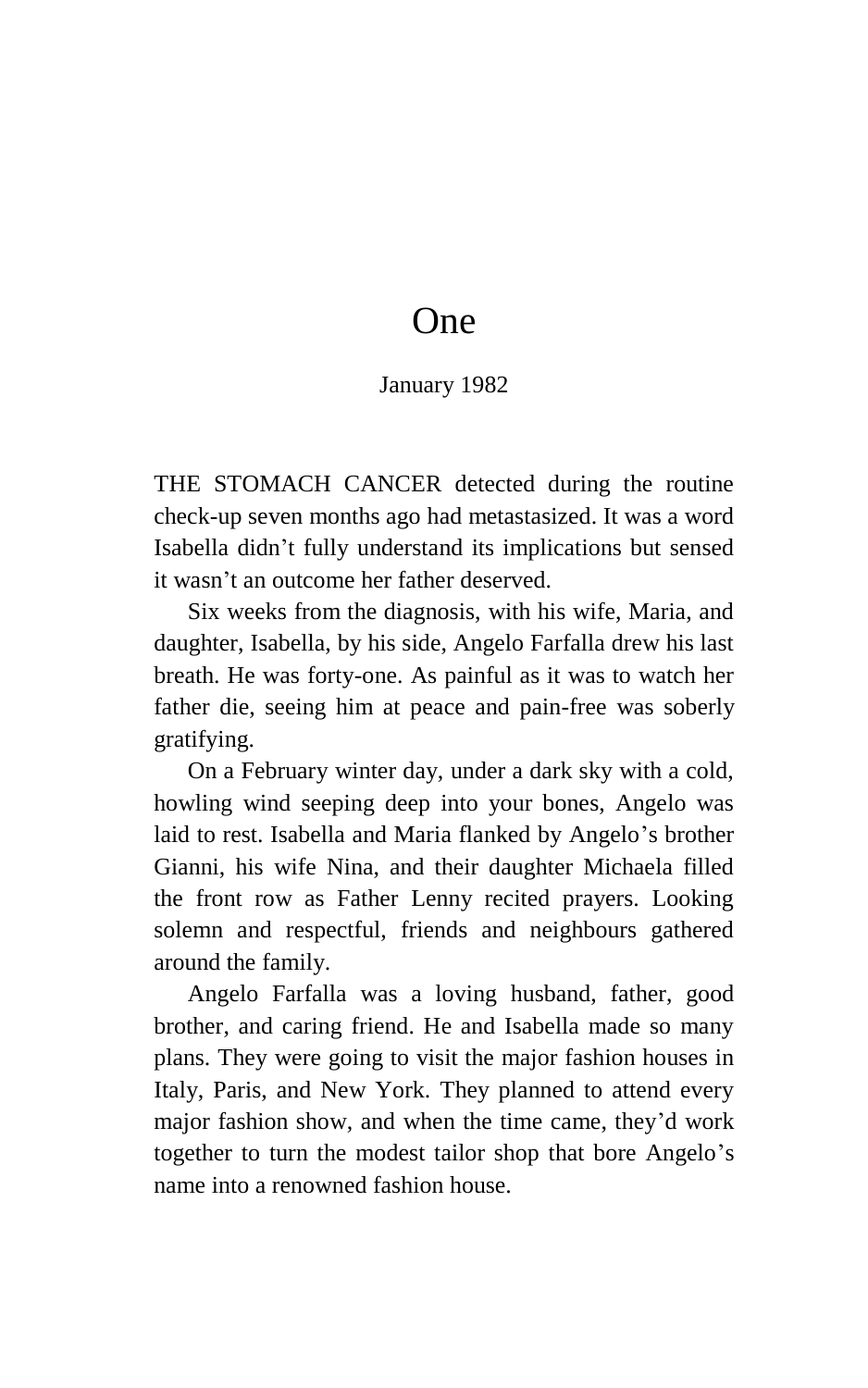Growing up watching her father work in his small tailor shop gave Isabella a taste of tailoring. With a strong taste in her system, Isabella knew what she wanted for herself at a young age.

A mixture of love and pride illuminated Angelo's face when she told him she wanted to follow in his footsteps and learn all she could from him. From that moment, her father centred his dreams and hopes on Isabella, but she didn't mind. She wanted to take over the business and carry his legacy as much as he wanted her to.

Isabella was nine when she became his apprentice. Every day after school, she rushed to her father's tailor shop and, like a sponge, soaked every detail of what he taught her. She hung onto every word he uttered. Isabella couldn't have asked for a better teacher or mentor, and he couldn't have asked for a better student.

Angelo taught Isabella about textiles, fabric grains, and bias. He tutored her on running, basting, buttonhole, and every type of stitch there was. Angelo taught Isabella everything he knew about the craft of tailoring. Intently, she watched her father trace the lines onto the fabric with the tailor's beeswax, which turned into the patterns he'd assemble into the custom-made suits he proudly tagged with a FARFALLA TAILORS label.

"Sewing is one of the most ancient of the textile arts," Angelo told Isabella. "Beautiful things can come from a bolt of fabric. Let your imagination flow, Isabella."

Those words set Isabella's mind rolling. She didn't just want to make beautiful clothes. Isabella wanted to create garments that made women feel feminine, extraordinary. To design clothes, women sought out and bragged about wearing. Isabella wanted to become a household name.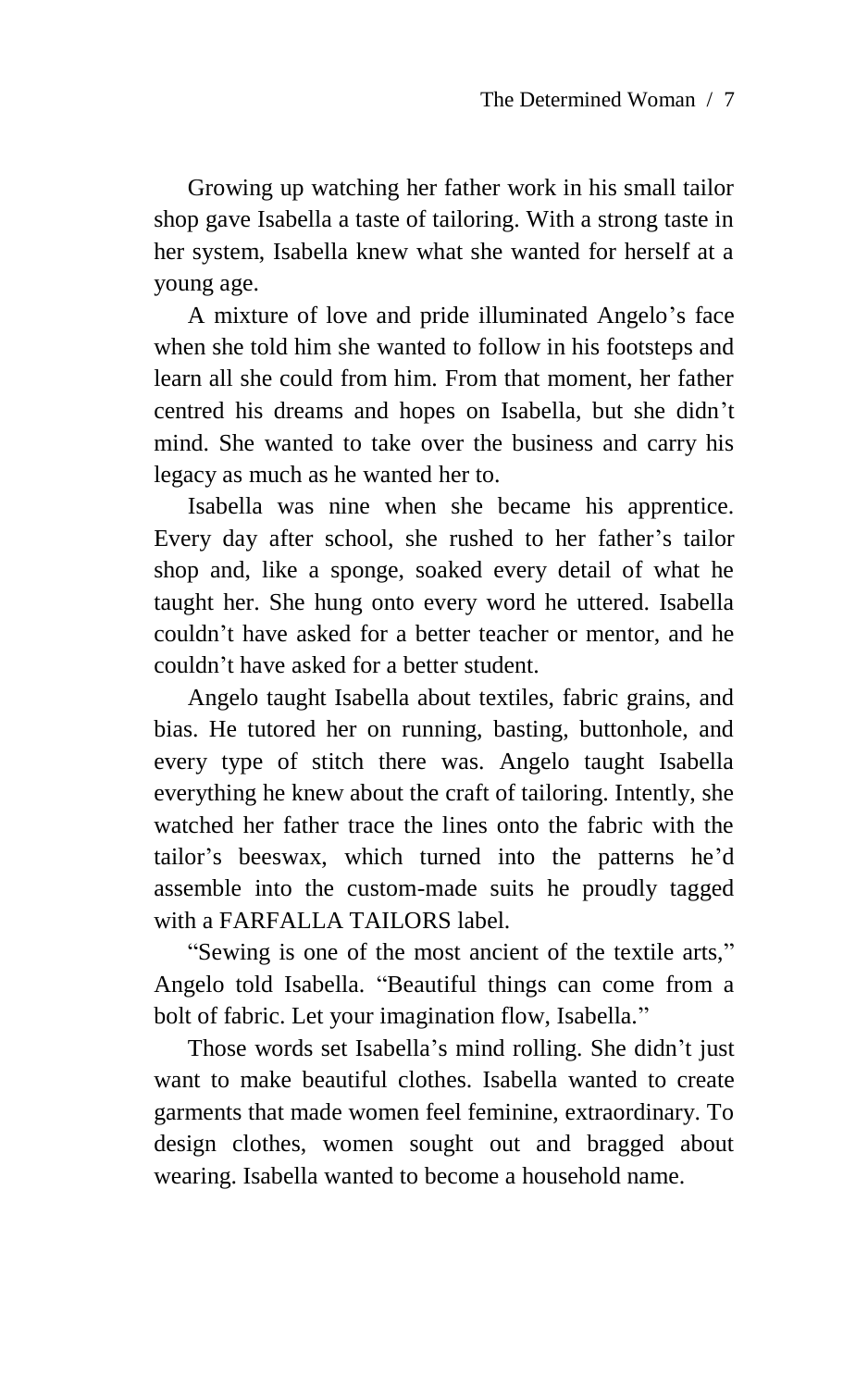"And one day, you will, Isabella. You're very talented," Angelo assured.

"When will that be, Daddy?"

"I'll let you know, princess. Until then, everything that's in me will be yours. You will be bigger and better than I could ever be because you're smarter than I am. You've inherited the entrepreneurial gene and an aptitude for business from your old man."

They had so many plans, but as fate would have it, at the age of twenty-two, Isabella watched her father's casket lowered into a darkness he'd never come back from.

After the funeral, people filed to pay their last respects. Many commented on how beautiful the service was and offered words of sympathy and unconditional support.

Until that moment, Isabella hadn't felt more alone.

FROM THE SHELTER OF TREES A pair of eyes fixated on Isabella. Firing up a cigarette, they watched her every move, studied her, and surveyed her face. It had been months since they'd come upon her, but she looked as beautiful as always.

Eyes the colour of aged bourbon were sad and solemn today. Her mouth was wide and full. Her long dark hair tumbled in waves around an unpainted face as delicate as silk. She wasn't one to flaunt her striking beauty, but she didn't have to, he thought approvingly.

A warmth came over him when he watched Isabella gnaw that lovely lower lip in the way she tended to do when she was nervous or deep in thought. She'd done that since he could remember.

For a moment, he thought Isabella flicked wary eyes in his direction, but with a tug of relief, dismissed the notion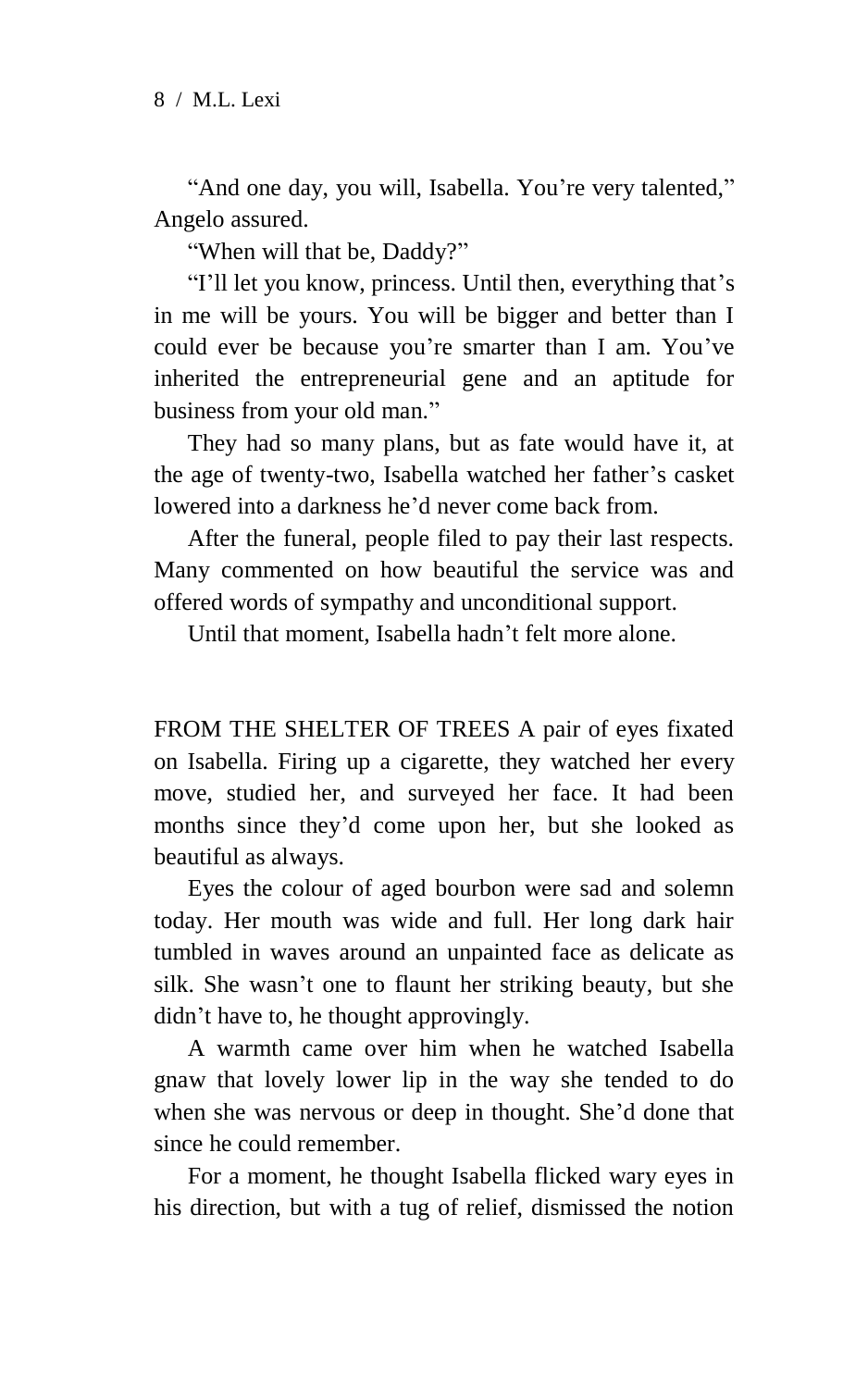when her cousin Michaela reached for her hand and walked her to the car.

He pitched the cigarette at the grass and hid from view. Isabella never saw or sensed the eyes that remained on her until she left for home.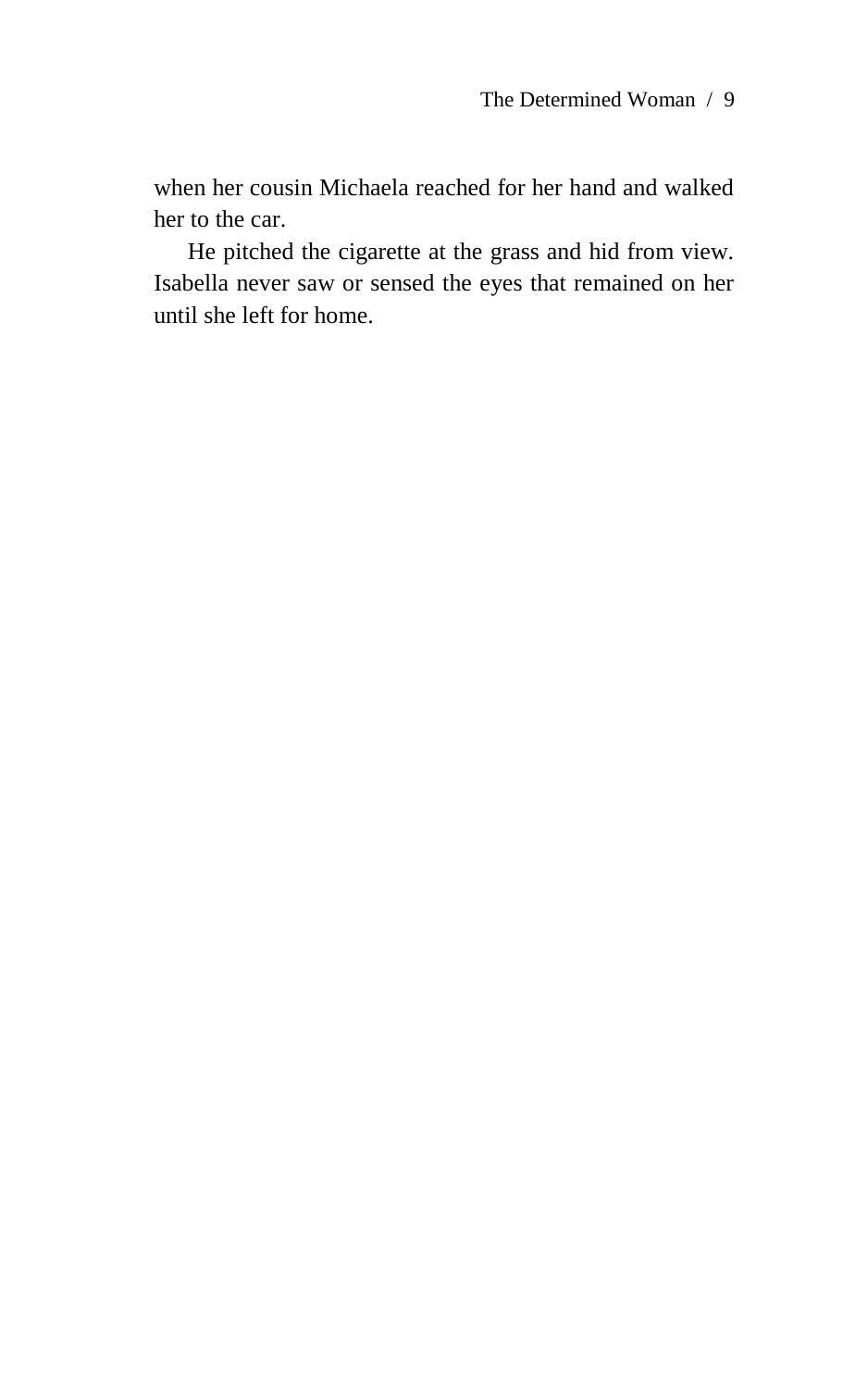#### Two

<span id="page-15-0"></span>ISABELLA'S EYES ROLLED over the stack of overdue bills, then flicked to the bankbook balance. The \$59.25 wasn't going to cut it, and she pushed the bankbook and bills aside when the sense of helplessness overtook her.

As much as Isabella wanted to save the shop, she couldn't hold on to it much longer. The mounting bills and debt collectors were more than she could deal with. She had no option but to close the doors to her father's tailor shop and give up her dream. Struggling against twin urges of defeat and failure, every bone in her body felt weighted by the most dreadful fatigue.

Isabella looked around the small shop, borne out of her father's sweat and sacrifice. Stacked on the wood shelves bought at the Goodwill were dozens of neatly folded bolts of fabric ready to be shaped into beautiful garments. The second-hand sewing machine sat idle and tape measures, scissors, rulers, and iron, cluttered the workbench. Linoleum grayed from use matched the wall colour. It wasn't much, but it was her father's life work, and she hoped it would be his legacy.

Angelo had worked hard, sacrificed, and given so much of himself to his business, hoping one day it would fulfill Isabella's long-sought dream of becoming the next Versace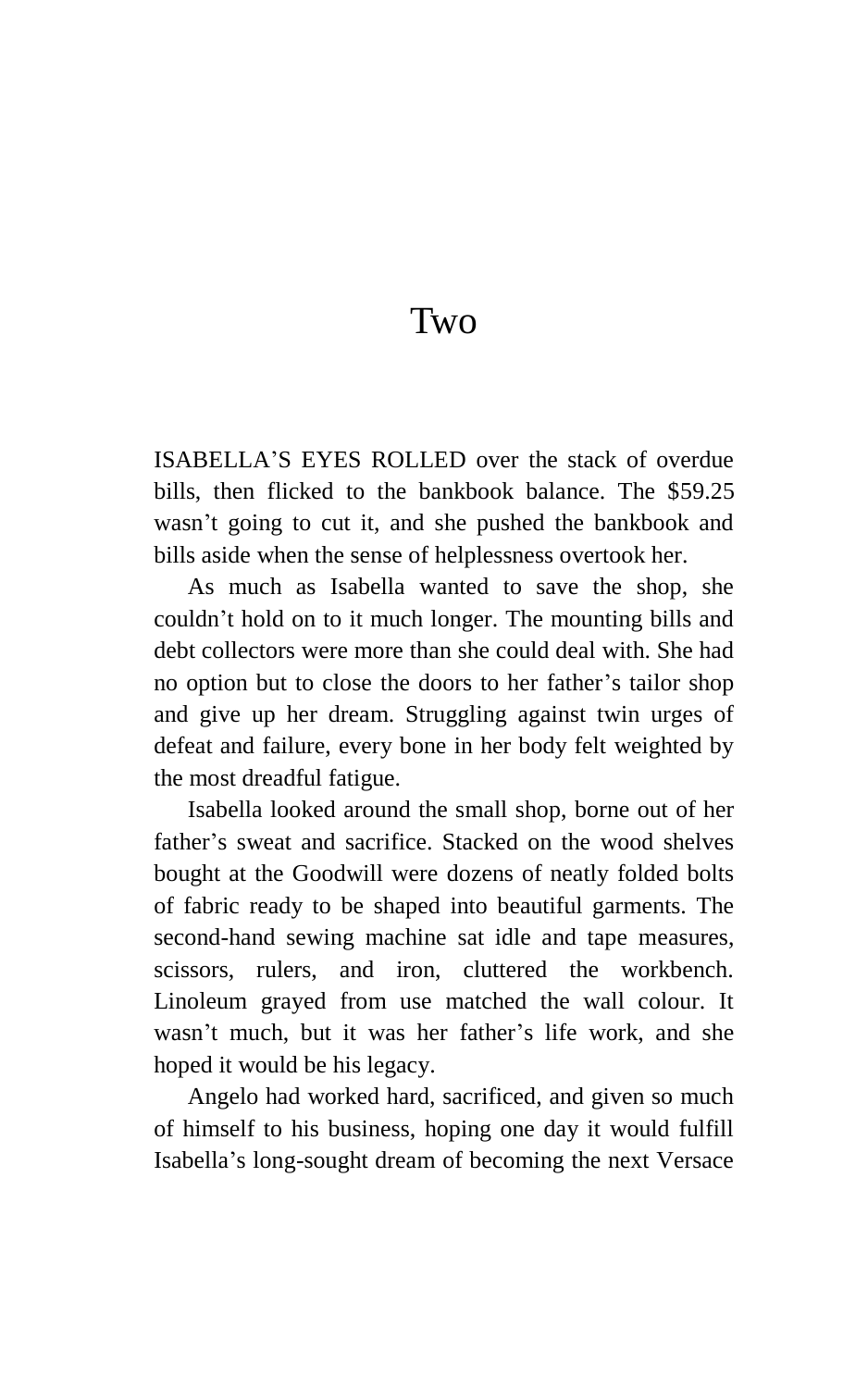or Chanel. After years of sweat and sacrifice, it came down to one option, shutting the shop and her dream down.

It wasn't fair.

Life wasn't fair.

Isabella lay her head down on crossed arms and let the tears of despair flow.

"What have I told you about crying?"

Isabella knuckled tears from her eyes to clear her vision. "Daddy?" She closed her eyes, opened them. There he was. "Jesus, I need to get some sleep."

"You do, princess. You're looking tired and thin. I want you to take care of yourself. You're all your mother has. Promise me you will, Isabella." Smoke flowed from the cigarette in Angelo's mouth upward in a lazy curl.

Isabella stared at her father. He looked real and healthy. His eyes were the sapphire-blue she remembered from his healthy days and full of life.

"It's me, princess." Angelo walked toward Isabella, bringing with him the smell of Old Spice and cigarette smoke. "Promise me, Isabella, you'll look after yourself. You're mother needs you."

"That's rich coming from you. You know those things killed you. How many times did we beg you to stop smoking?" Isabella tossed back with the bottled-up anger she'd carried since burying him.

"I deserve that."

"It's too late for that now," she said when he moved to crush out the cigarette. "I don't think they can kill you again."

Angelo let out a booming laugh. "I always did appreciate your sense of humour."

"I miss you, Daddy."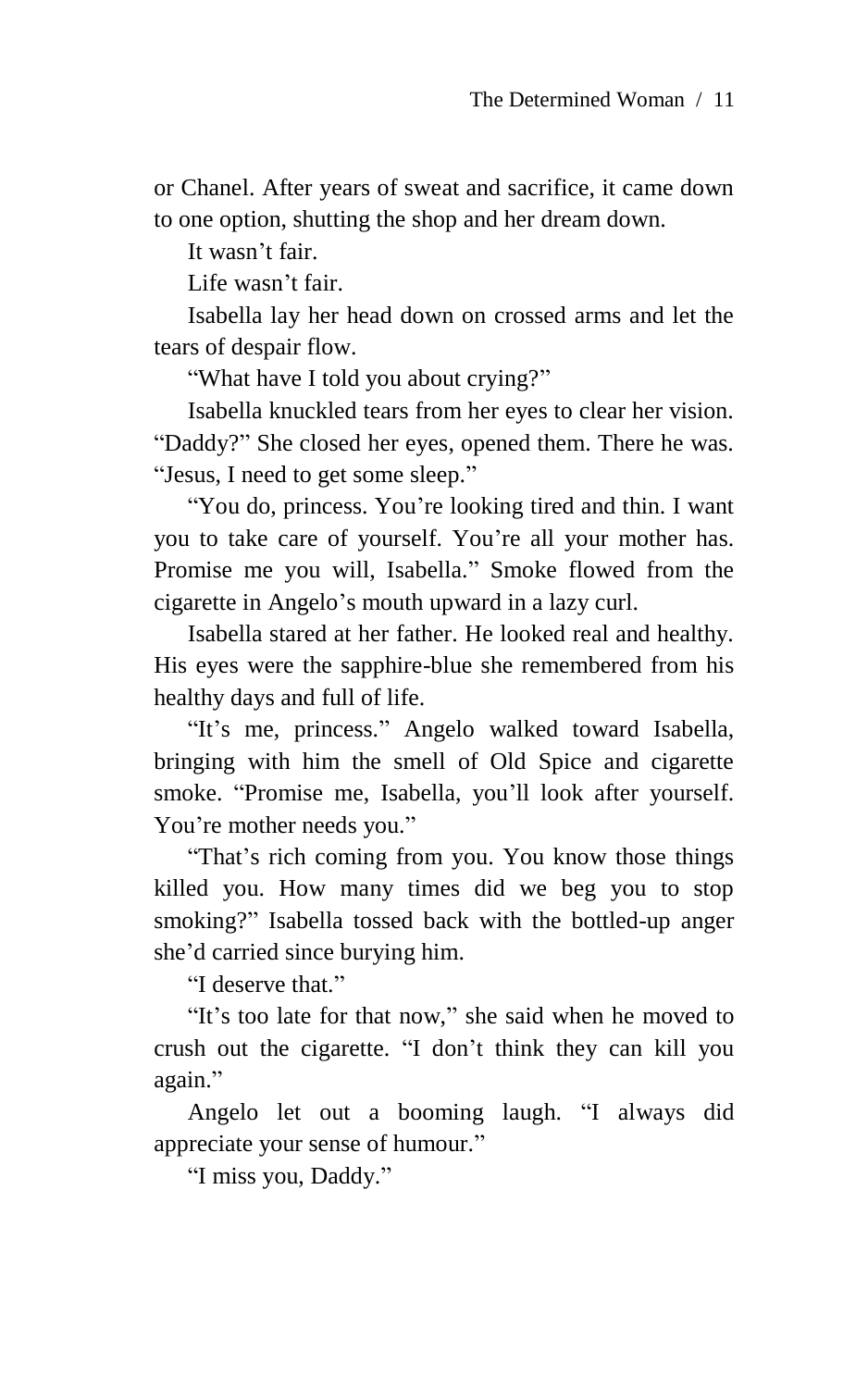"I miss you too, princess. I'm sorry for leaving you and your mother. I should have taken better care of myself."

"Yes, you should have."

"You want to take the shop over and make it your own as we planned."

"I do, but…" Isabella let the sentence hang. She couldn't tell him the shop he'd worked so hard to establish was on the verge of bankruptcy. Isabella wouldn't tell him the mounds of bills made it so most days she felt like a salmon swimming upstream through a current of despair.

"No excuses. Don't be afraid to reach for the stars, princess. You have your dream to fulfill. One we planned for since you were a little girl." Angelo held up a cigarette. When Isabella shrugged her shoulders, he lit it with the Bic lighter he dug from his pants pocket.

"But, Daddy…"

"Reach for the stars, princess. Fulfill your vision, but do it for yourself, not me."

Isabella rolled teary eyes to her father. "I can't do this for you or me."

"Of course you can, and you will make a name for yourself, not for me." Gazing into Isabella's eyes, Angelo plugged the cigarette into his mouth, inhaled. "What is it?"

"We're broke, Daddy," Isabella reluctantly admitted.

"Princess, we've always been broke." Angelo exhaled a long plume of white smoke, watched it curl upward until it faded. "You're too young to be taking on so much responsibility, but you're way more clever and capable than I was. You have brains and talent, Isabella. You can do this. Believe in yourself, and everything will fall in place."

"Hello." The man's voice brought Isabella out of her slumber.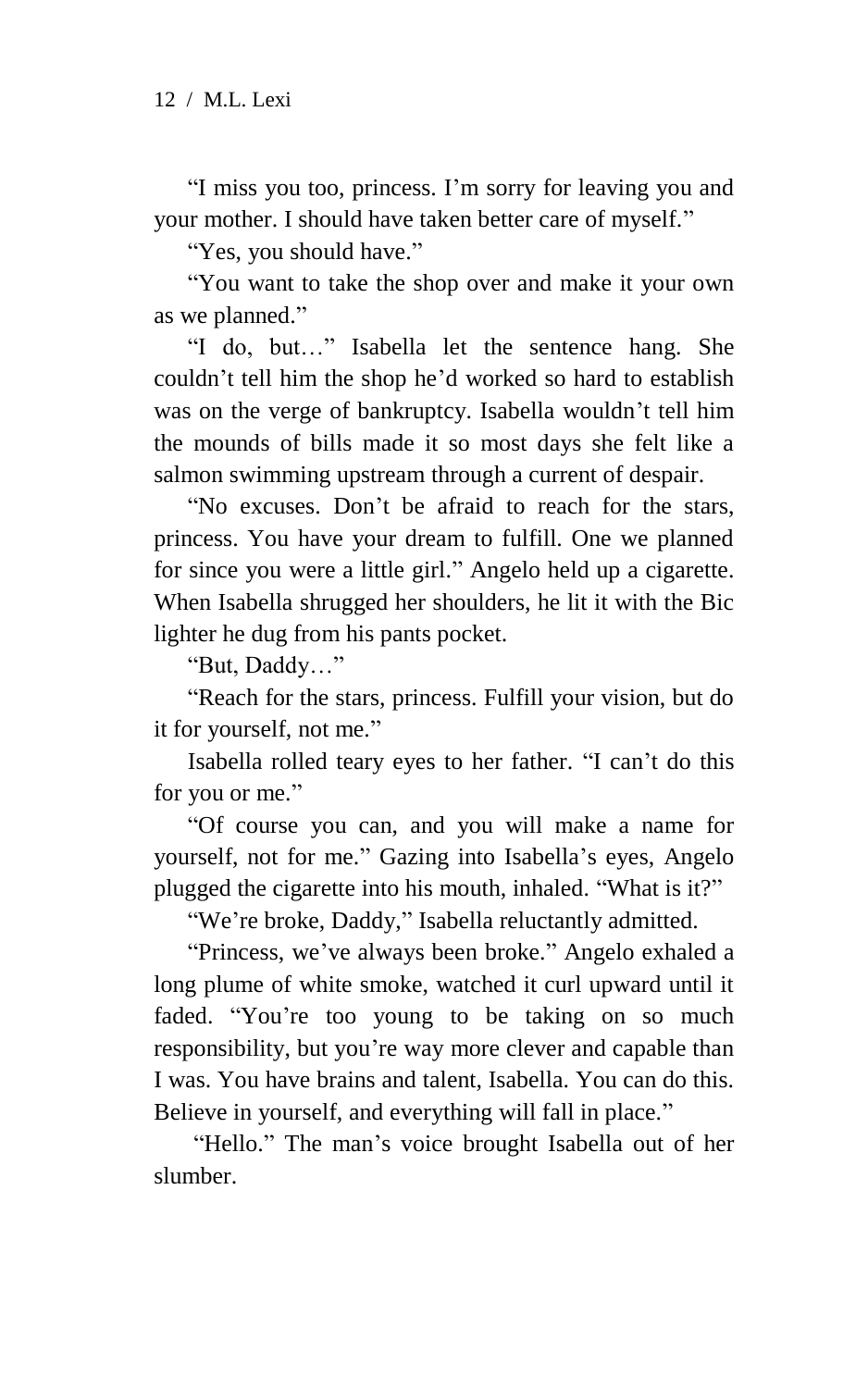"Can't you see the closed sign on the door?" Isabella groggily shot out with a mixture of irritation and annoyance.

"I'm sorry to bother you."

"Well, you are, and I said we're closed," Isabella barked before her angry tone waned.

His eyes were the colour of the sea and sky with long, thick lashes. His hair, peppered with snowflakes, was a mane of jet-black waves that framed a compelling face with a wide mouth curved into a warm smile. A fashionable stubble added a sexy touch, and aside from the slightly crooked nose, he was perfect.

"My name is Antonio Sabatini. I'm your landlord."

His allure faded. "If you're looking for money, take a number, Mr. Saba-whatever." Isabella's rasping tone netted a raised brow.

The irritated eyes that stared at him were hazel, flecked with specks of orange. Sexy, he thought. "Antonio works. May I speak to Mrs. Farfalla?"

"No. Talk to me." Isabella snarled, unable to control the bitter edge to her tone.

She was a cranky one, but easy on the eyes, Antonio thought. Hair, the colour of mink, was smoothly pulled back to accent a delicate face devoid of make-up—as he liked his women. Her mouth was full and pink. She was five or six inches shorter than his six-foot frame, and although she wore a baggy sweatshirt and sweat pants, he figured the body beneath it was lean and curvy. He wondered how she'd escaped his attention until then.

"I wanted to talk to you about…"

"I know what you want to talk to me about. We owe you back rent. And like I said, take a number." Isabella's voice punched like a fist. Whether he heard it or not, he took no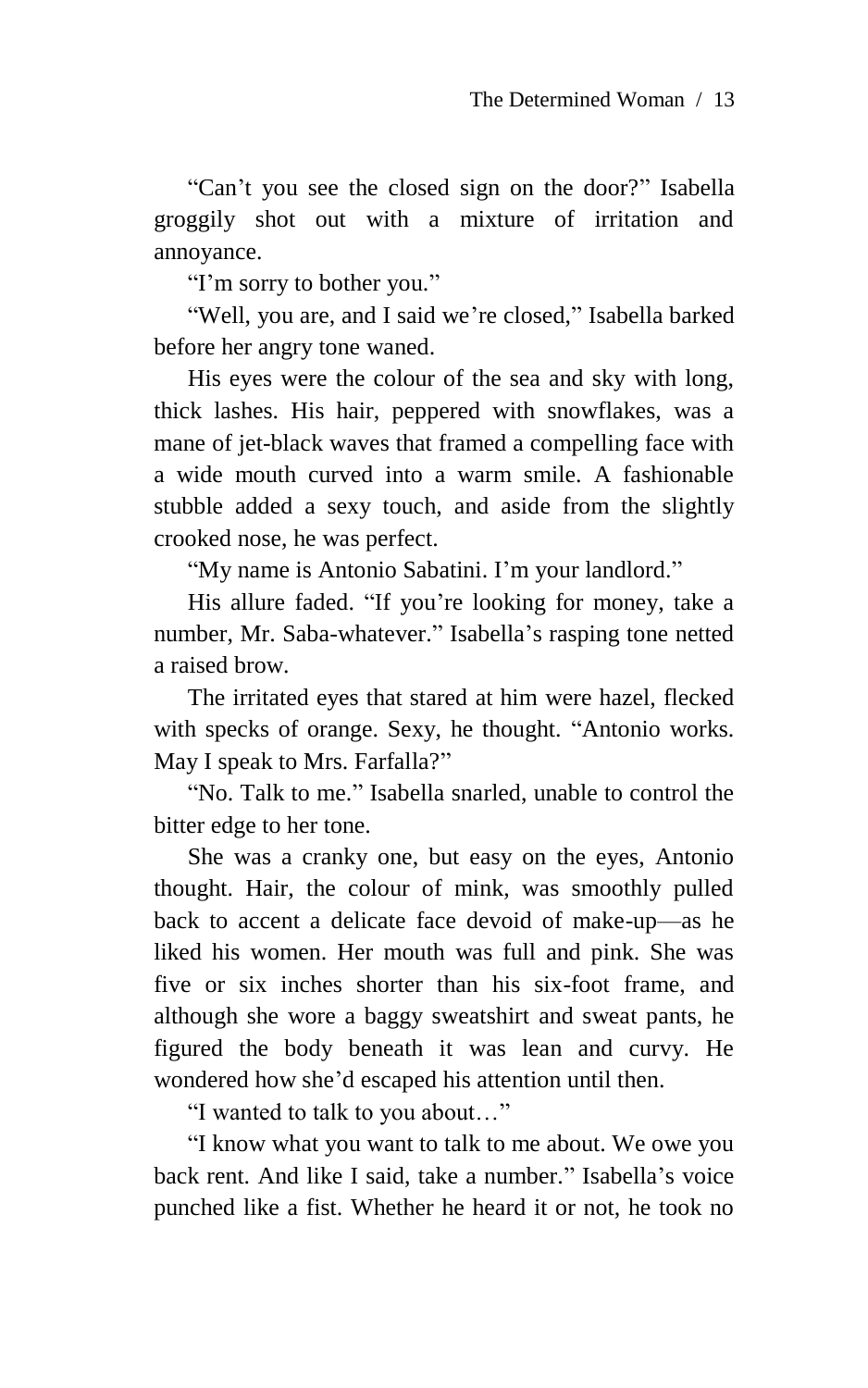notice. The anger lighting the large, hazel eyes had him entranced.

"Not having a good day?" Antonio's dimples flashed with charm.

"Pfft, a day I can handle. I'm not having a good life," Isabella said with a sarcastic half-laugh as he sized the full bottom lip and determined it was perfect for nibbling. "Stop staring at me," she snapped.

"I'm sorry I didn't mean to make you uncomfortable," Antonio said when he saw her nervous hand move closer to the iron, which he didn't doubt she wouldn't hesitate to lob at him. Fire and beauty, with an indefinable hint of sensuality in a woman, were admirable qualities in his book. "And I'm sorry about not having a good life, but I promise you it does get better."

The kind-hearted flow of his words pulled at Isabella. "It's me who's sorry. Mrs. Farfalla is my mom. I'm Isabella."

"It's nice to meet you, Isabella." Antonio took the offered hand to pump and held it for longer than he should when his heart bumped and hammered hard at her touch.

"How can I help you?" Isabella said, prying her hand free.

"I did want to talk to you about the rent."

The knot in Isabella's stomach knit tight. "I don't have your money right now."

"I'm not here to collect." Isabella kept puzzled eyes levelled on the spellbinding blue ones. "I know you're going through a difficult time, and I stopped in to tell you not to worry about the rent. You can take all the time you need." Antonio watched her raise a quizzical brow. "I've been in your shoes, and I know right now, you don't need the additional pressure of making rent."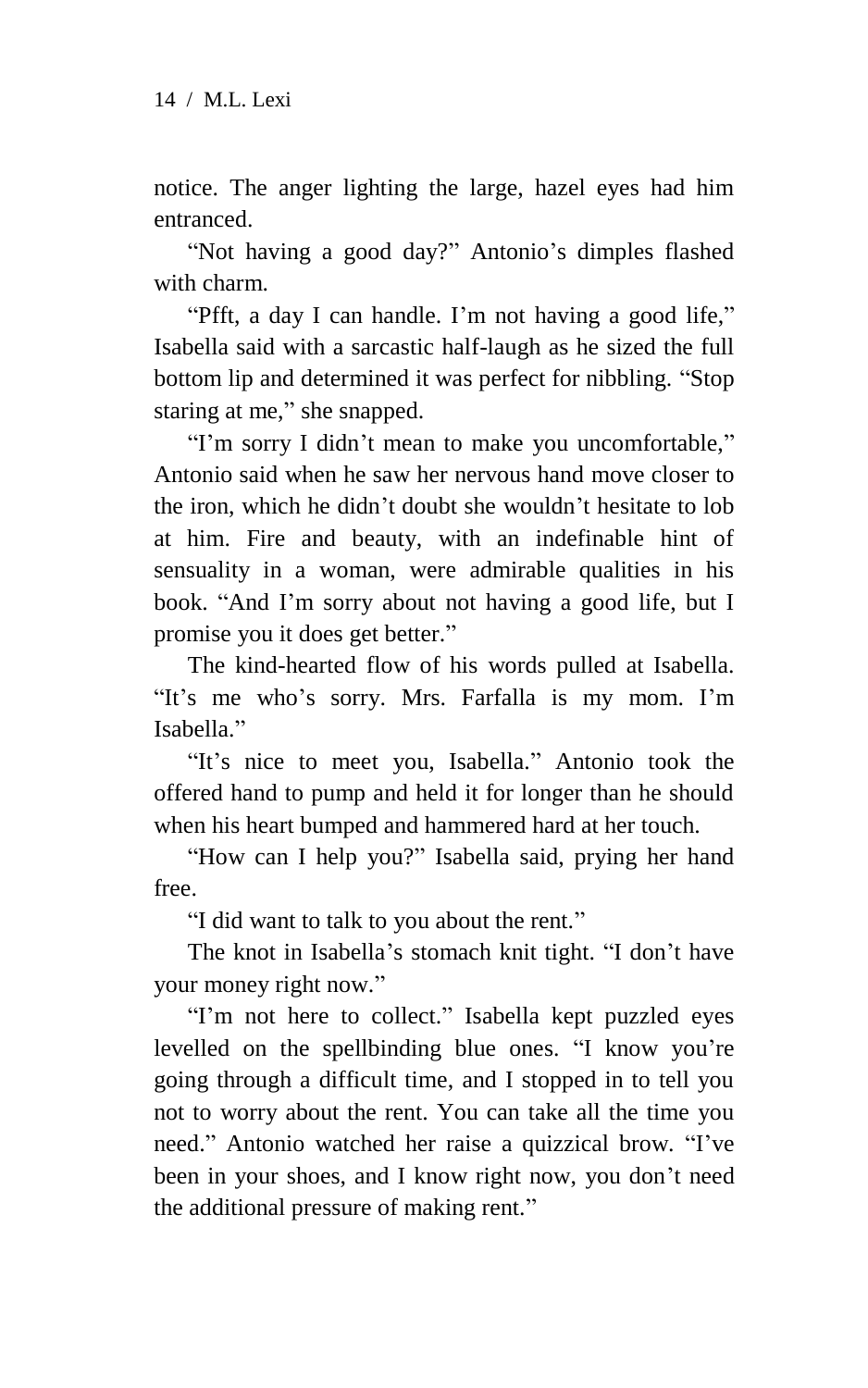Something powerful and raw in his tone, in the eyes so compassionately gazing at her, made it difficult for Isabella to hold her composure. To his utter terror, she let the tears flow.

"I'm sorry. I … didn't mean to… Oh, jeez. I didn't mean to upset you. Honestly," Antonio stammered with the panicked feeling that consumes a man at the sight of a crying woman. Her heart-wrenching tears pulled at his heartstrings, and he wound his way around the table to wrap arms around her. "Please, please don't cry."

"I'm sorry." Isabella pulled loose from his hold.

"Do you feel better?" Antonio's fingers skimmed over her cheeks to dry tears. "My mom always said a good cry made her feel better."

"Yes, thank you." Feeling conscious of their closeness, Isabella took a few steps back. "I'm so embarrassed."

"If anyone should be embarrassed, it's me. My charismatic personality is supposed to appeal to your female sensibilities, not have you in tears."

Isabella smiled at that. "Your charismatic personality doesn't need fine-tuning. It's that out of everyone who's offered a helping hand, you're the only one who's meant it."

Her vulnerability, her softness, the teary eyes tugged at Antonio. He slid his fingers under her chin, lifted her face to meet his. "And I mean it. You take as long as you need."

The gesture spoke volumes, and the hopelessness and misery that filled Isabella for months faded. The stranger she'd just met with a simple act of kindness, restored her faith in humanity. "Thank you."

"Your father was a good man. He was always kind to me, and I'd like to repay the favour. If you or your mother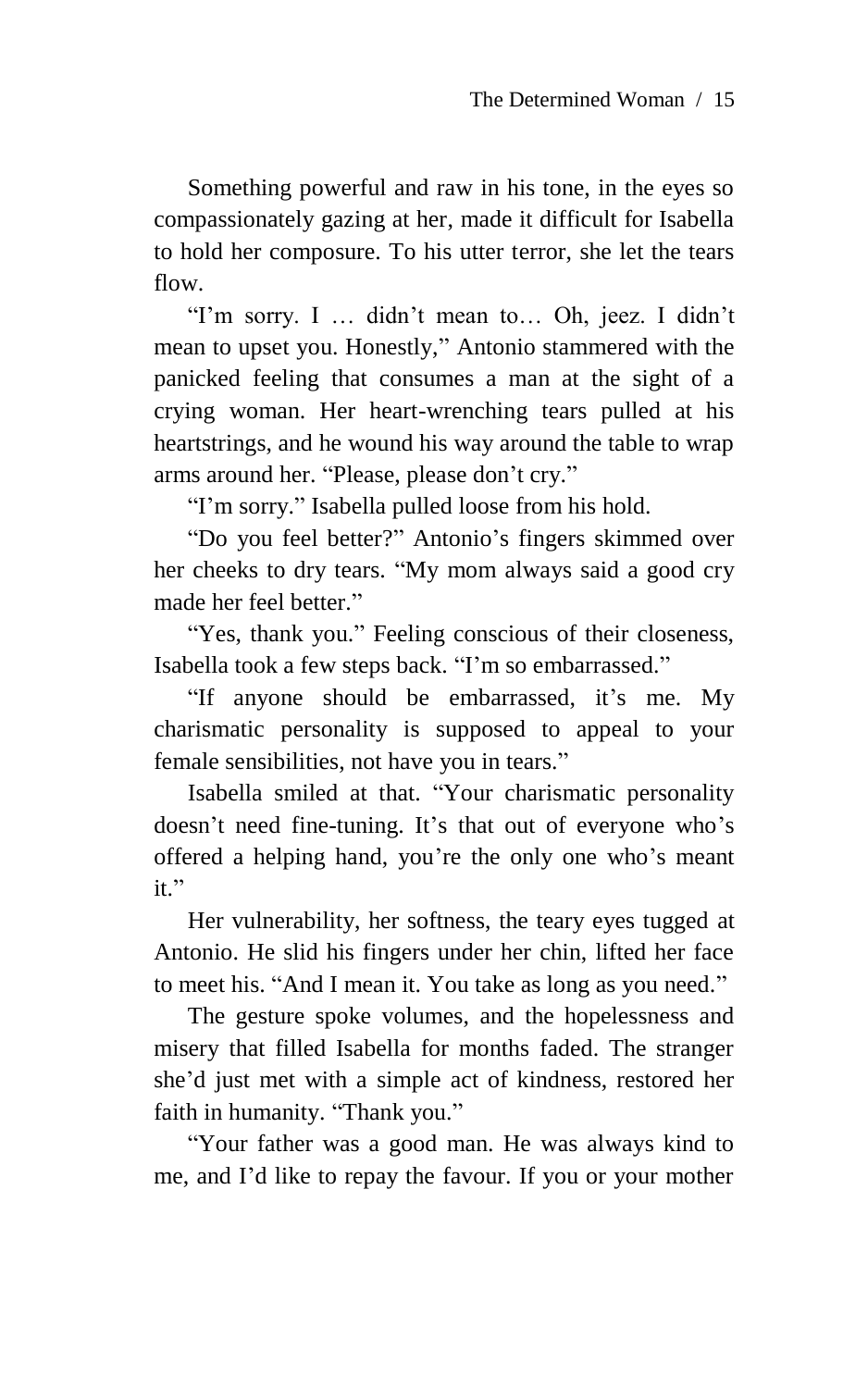needs anything, you come to see me. Day or night, you can find me at The Café."

"Thank you, and I'll have your money to you as soon as possible."

"I know you will. In case you don't, I know where you live." Antonio's comment netted him a brittle smile. "That's better. I guess it's been a rough few months for you." She nodded, tucking the errant strand of hair behind her ear, and as hard as Antonio tried not to stare, he found he couldn't take his eyes off her. "It'll get better."

When? Isabella wondered, giving him a faint smile and a nod.

Antonio scanned his watch. "I'm sorry, but I need to get back to the cafe. Here's where you can reach me." He penned his number on a piece of paper. "And, Isabella, keep smiling. You look great when you do."